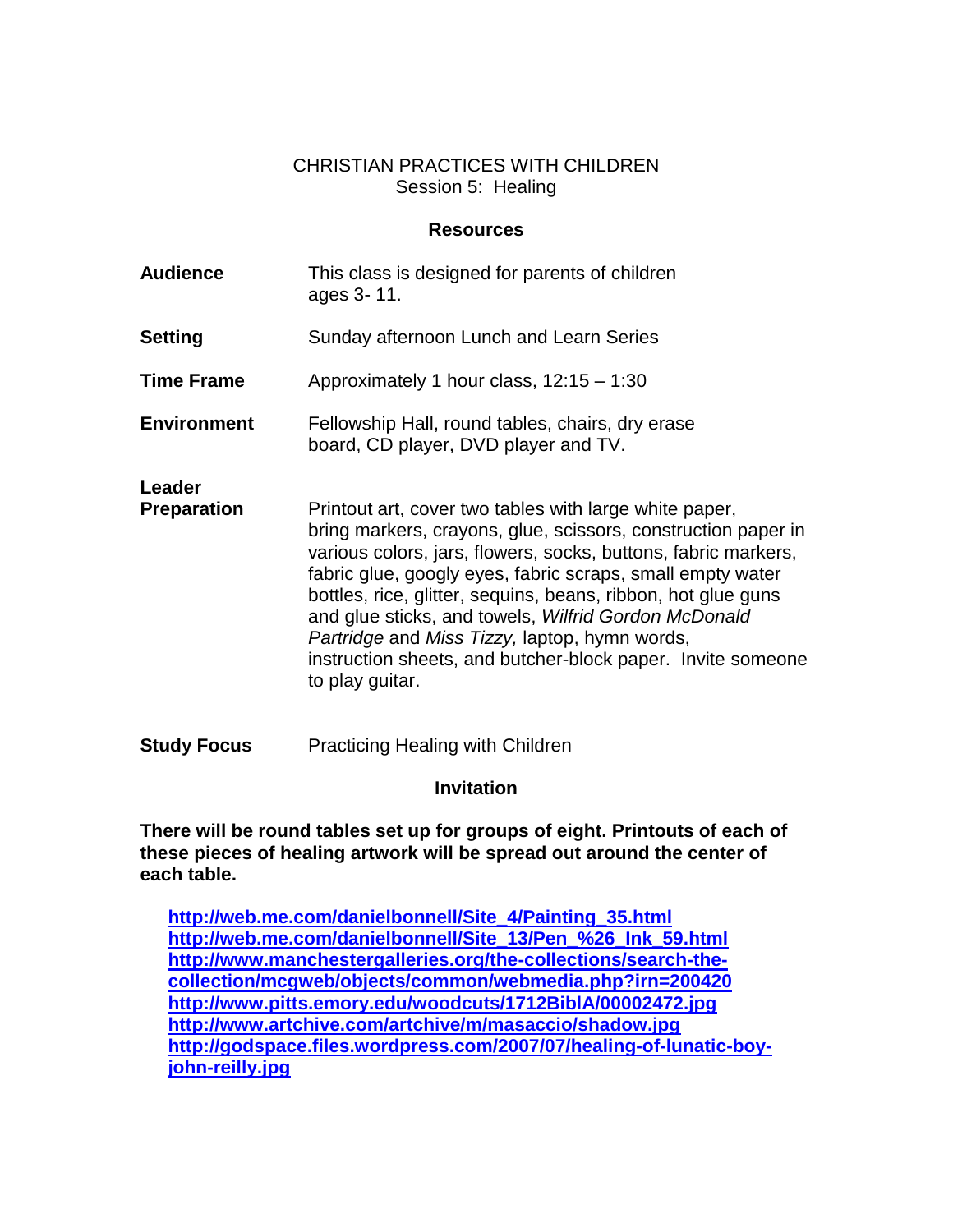### **[http://www.sarahcollinsartwork.com/show-image/250502/Sarah-](http://www.sarahcollinsartwork.com/show-image/250502/Sarah-Collins/Healing---Revelation-22.jpg)[Collins/Healing---Revelation-22.jpg](http://www.sarahcollinsartwork.com/show-image/250502/Sarah-Collins/Healing---Revelation-22.jpg)**

I will introduce Walt Whitman as the "healing poet." Walt Whitman began visiting wounded soldiers as a "volunteer nurse" during the Civil War. "He developed an idiosyncratic style of informal personal nursing, writing down stories the patients told him, giving them small gifts, writing letters for them, holding them, comforting them, and kissing them. His purpose, he wrote, was "just to help cheer and change a little the monotony of their sickness and confinement,' though he found that their effect on him was every bit as rewarding as his on them.<sup>1</sup>" Read the following poem from Walt Whitman and ask the participants at each table to consider the healing offerings illumined in each of the pieces of art found at their table.

### **"A thousand perfect men and women appear, Around each gathers a cluster of friends, and gay children and youths, with offerings."<sup>2</sup>**

**What do the healing offerings look like to each artist? How are the healing offerings portrayed differently? How are they portrayed similarly? Is there any common thread that connects each piece of art? What?**

### **(15 minutes)**

#### **Prayer**

Lord, we give thanks for the children in this place who teach us everyday to giggle from the gut, to cry when it hurts, to sing wherever and whenever, to run fast and climb high, to put all we"ve got into everything we do. We come before you this day as teachers and bankers, mothers and sisters, fathers and brothers, sons and daughters, friends and neighbors, planters and singers, bakers and dancers, storytellers and listeners, doctors and readers. Lord we have our healing offerings. Help us to know our healing offerings and to share our healing offerings. Help us to know our children"s healing offerings and guide them into sharing their healing offerings. Forgive us for the many times we and our children together have hoarded our healing offerings, ignored our healing offerings, squandered our healing offerings. Amen

 $\overline{a}$ 

<sup>&</sup>lt;sup>1</sup> Price, Kenneth and Folsom, Ed. *Walt Whitman*. "The Beginning of the Civil War." [http://www.whitmanarchive.org/biography/walt\\_whitman/index.html](http://www.whitmanarchive.org/biography/walt_whitman/index.html) . June 17, 2009.

<sup>2</sup> Whitman, Walt. *Leaves of Grass.* Philadelphia: David McKay, [c1900]; Bartleby.com, 1999. [www.bartleby.com/142/.](http://www.bartleby.com/142/) June 16, 2009.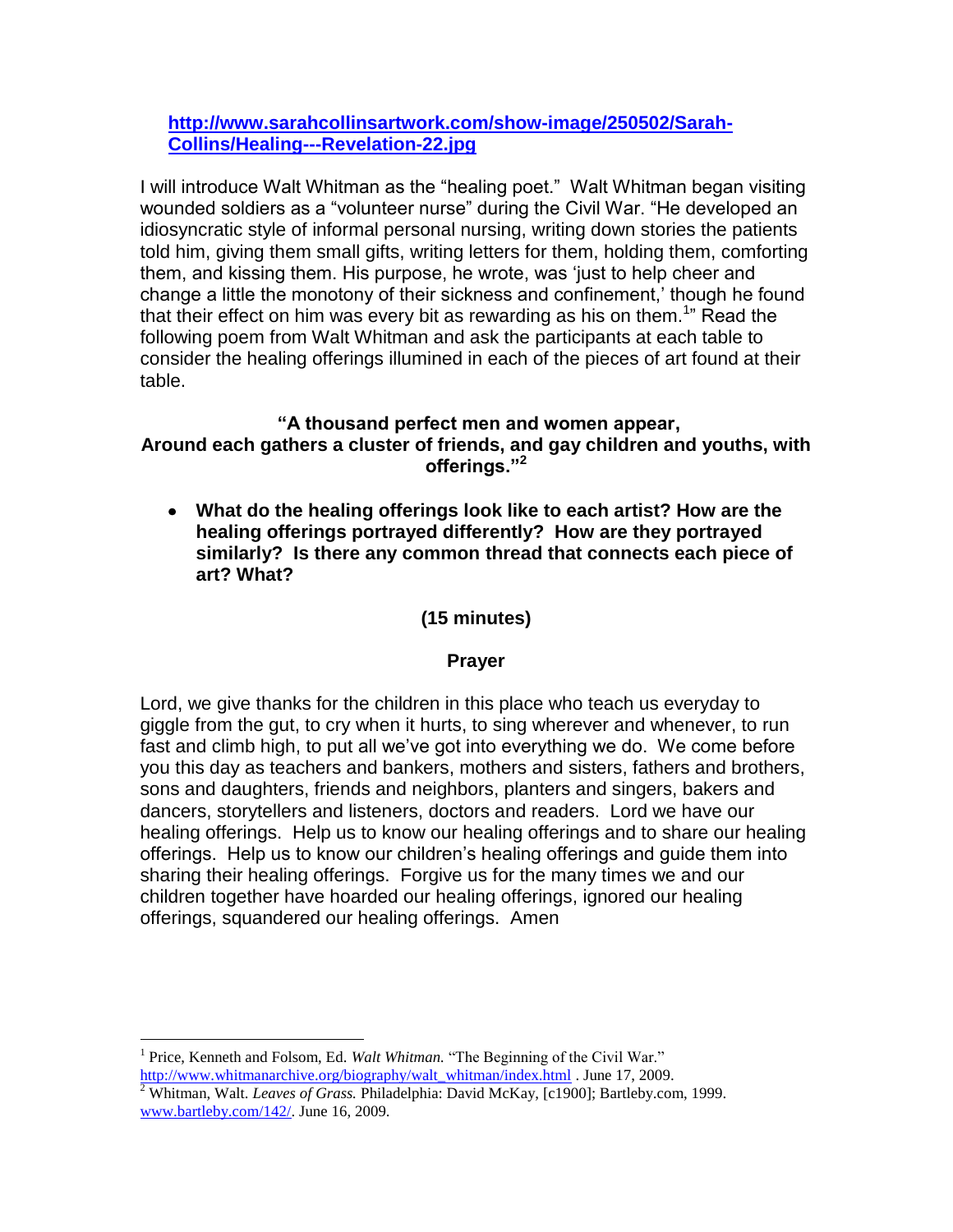Today we are discussing **Practicing Healing with Children**.

## **Encountering the Christian Practice of Healing with Dorothy C. Bass**

Dorothy C. Bass writes in her book *Practicing our Faith* that, "The practice of healing is a central part of the reconciling activity of God in the world. Healing events are daily signs of the divine mercy that is surging through the world and guiding it toward its final perfection. This is true whether they take place by the sharing of chicken soup, the performance of delicate surgery, or the laying on of hands in a service of worship."<sup>3</sup>

• How does thinking about healing as offerings of chicken soup, laying on of hands, or surgery change or deepen your understanding of healing?

## **The Paradox of Healing**

Illness, injury, and psychological distress dog virtually our every step. Serious illness brings us to where life and death meet. What do we mean by "healing"? Is it the same thing as being cured? What is the difference between a cure and wholeness?

For Christians, life and death meet at the cross. This mysterious paradox means that we may be hurting desperately, but we can simultaneously experience peace and strength. What testimonies have you heard in which illness brought someone closer to God and to loved ones, and feeling more alive than ever before? When have you seen some new kind of health come even when physical illness continues or even ends in death? $4$ 

(5 – 10 minutes)

## **Practicing Healing with Children**

### **Break the large group into two smaller groups. Each group will participate in the activities at each table.**

## **(20 – 30 minutes)**

### Table #1 *Wilfrid Gordon McDonald Partridge*

The table will be covered in paper. In the center of the table a copy of the book *Wilfrid Gordon McDonald Patridge* will be standing upright. There will be two large pieces of butcher-block paper and markers on the table. One adult will read aloud the story. The adults at this table will consider the following:

List all the ways Wilfrid *heals* Miss Nancy.

 $\overline{a}$ <sup>3</sup> Bass, Dorothy C. *Practicing Our Faith: A Way of Life for a Searching People.* Jossey-Bass, 1998. <sup>4</sup> 2006 The Valparaiso Project on the Education and Formation of People in Faith

http://www.practicingourfaith.com/prct\_healing.html\_June 16, 2009.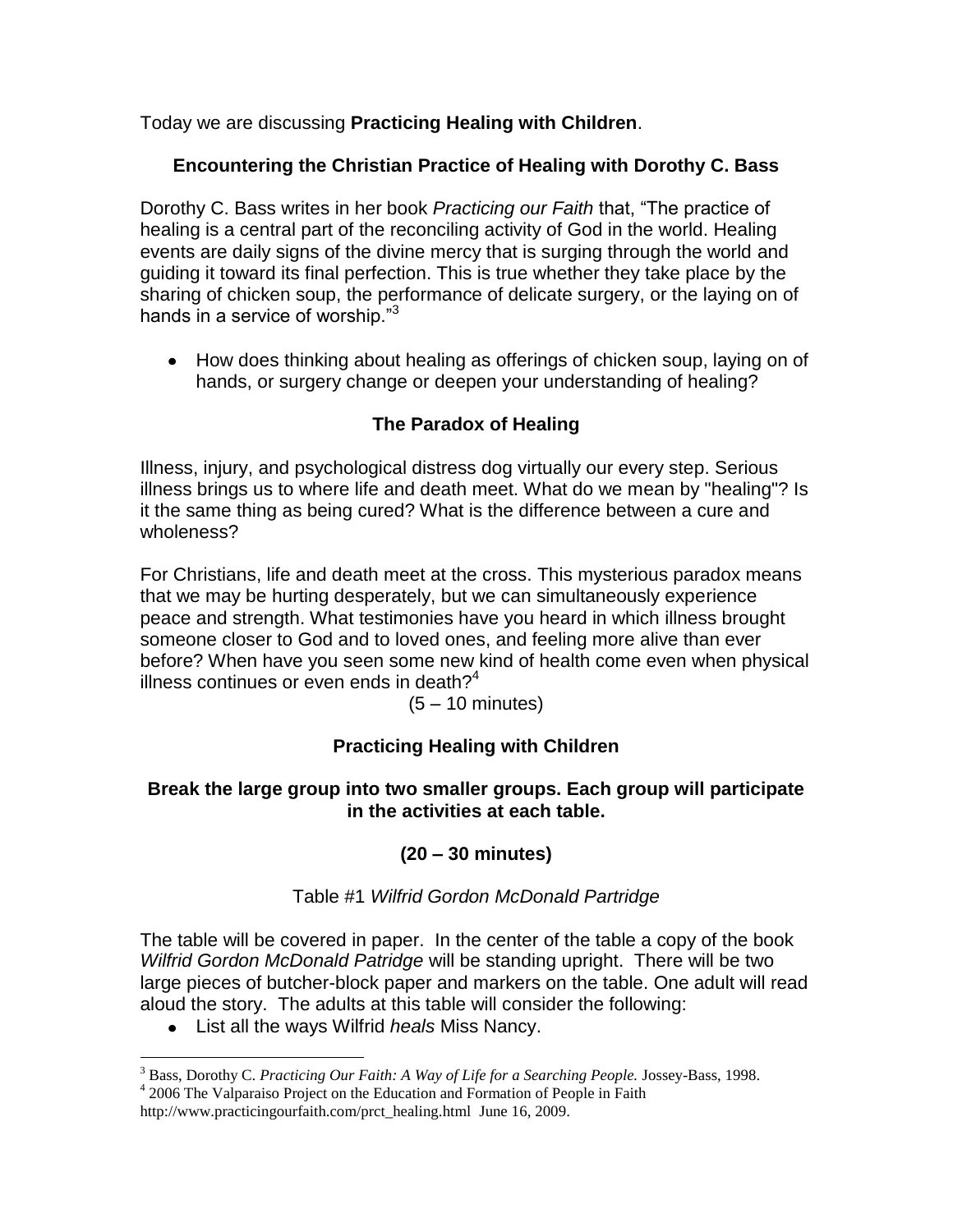List all the ways families can practice *healing* together.

Instruction Sheet Select one adult to read aloud *Wilfrid Gordon McDonald Partridge.* On one piece of the butcher-block paper list all the ways Wilfrid *heals* Miss Nancy. On the other piece of butcher-block paper list all the ways families can practice *healing* together.

# Table #2 *Miss Tizzy*

The table will be covered in paper. In the center of the table a copy of the book *Miss Tizzy* will be standing upright. There will be crayons, markers, various colors of construction paper, scissors, glue, jars, flowers, socks, buttons, fabric markers, fabric glue, googly eyes, fabric scraps, small empty water bottles, rice, glitter, sequins, beans, ribbon, hot glue guns, and towels.

## Instruction Sheet

Select one adult to read aloud *Miss Tizzy.* Take turns making healing cards with the construction paper, markers, crayons, scissors, and glue. Take turns making healing floral arrangements using the jars and flowers. Take turns making healing puppets using the socks, buttons, fabric markers, fabric glue, googly eyes, fabric scraps. Take turns making healing musical instruments by filling the empty water bottles with rice, glitter, sequins, and beans. Hot glue strips of ribbons around the inside of the bottle cap. After the glue dries, place the cap back on the bottle, and shake, rattle, and sing a healing song. Take a towel, go outside, spread your towel out under a tree, sit down and consider the healing sights, healing sounds, healing smells, and healing feels of summer. Share your thoughts with a neighbor.

## **Responding Out Of (5 minutes)**

Come back together as one large group and ask:

- What did you discover about healing?
- How can you practice healing with children?
- How can stories, cards, flowers, puppets, musical instruments, and the sights, sounds, smells, and feels of God's creation heal?

## **Closing**

**Pass out hymnals and sing hymn #407** *When a Poor One*